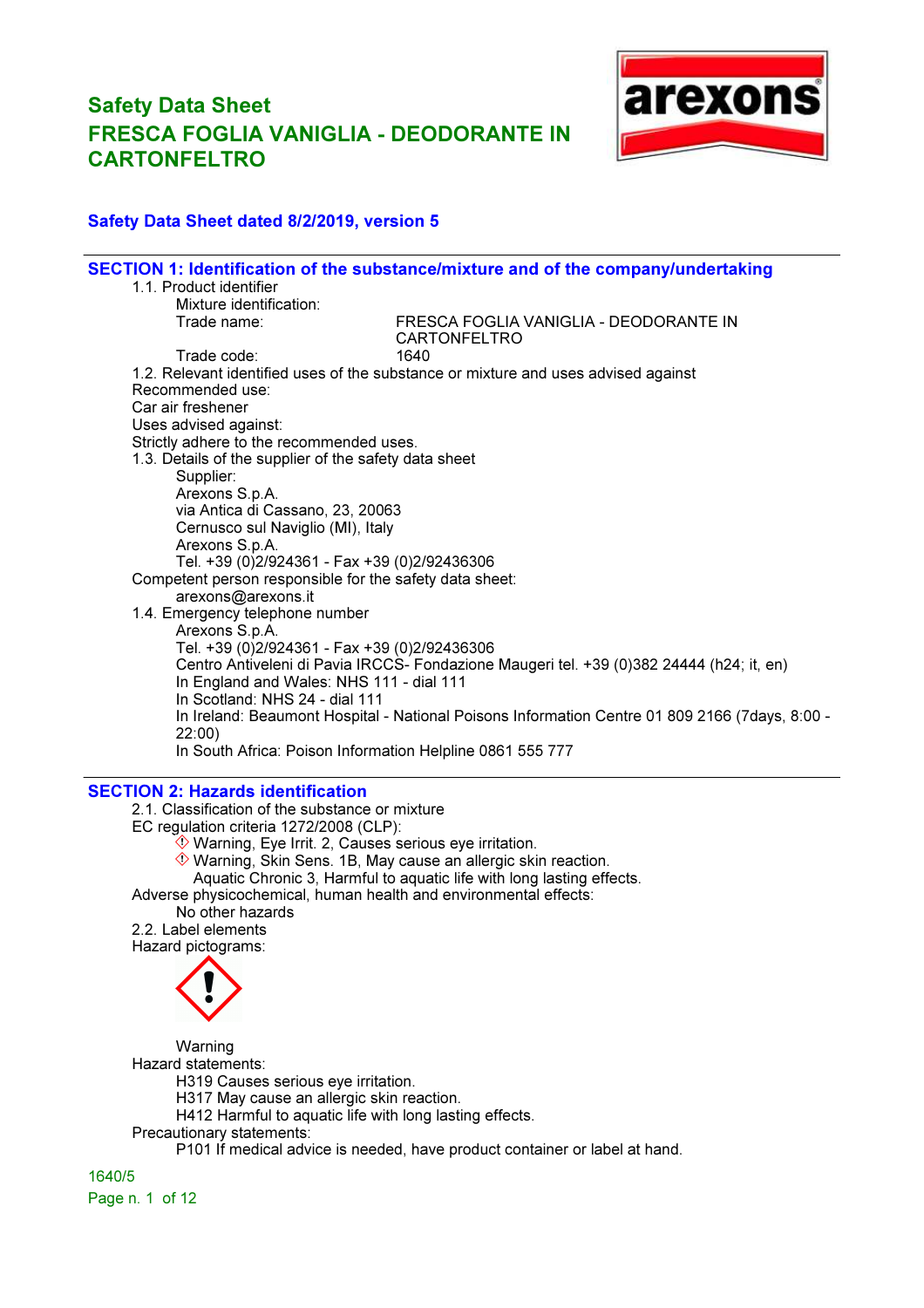

P102 Keep out of reach of children. P103 Read label before use. P261 Avoid breathing dust/fume/gas/mist/vapours/spray. P273 Avoid release to the environment. P280 Wear protective gloves/protective clothing/eye protection/face protection. P302+P352 IF ON SKIN: Wash with plenty of soap and water. P305+P351+P338 IF IN EYES: Rinse cautiously with water for several minutes. Remove contact lenses, if present and easy to do. Continue rinsing. P333+P313 If skin irritation or rash occurs: Get medical advice/attention. P501 Dispose of contents/container in accordance with applicable regulations. Special Provisions: None **Contains** Coumarin Ethyl Methyl Glycidate d-limonene: May produce an allergic reaction. Linalool: May produce an allergic reaction. citral: May produce an allergic reaction. Citronellal: May produce an allergic reaction. ALLYL CYCLOHEXYLPROPIONATE: May produce an allergic reaction. Special provisions according to Annex XVII of REACH and subsequent amendments: None 2.3. Other hazards vPvB Substances: None - PBT Substances: None Other Hazards: No other hazards SECTION 3: Composition/information on ingredients 3.1. Substances N.A. 3.2. Mixtures Hazardous components within the meaning of the CLP regulation and related classification: >= 7% - < 10% Ethyl vanillin REACH No.: 01-2119958961-24, CAS: 121-32-4, EC: 204-464-7 **♦ 3.3/2 Eye Irrit. 2 H319** >= 3% - < 5% Vanillin CAS: 121-33-5, EC: 204-465-2 **♦ 3.3/2 Eye Irrit. 2 H319** >= 3% - < 5% Allyl hexanoate (Allyl caproate) CAS: 123-68-2, EC: 204-642-4 3.1/3/Dermal Acute Tox. 3 H311 ♦ 4.1/A1 Aquatic Acute 1 H400 **♦ 3.1/3/Oral Acute Tox. 3 H301 ♦ 3.3/2 Eye Irrit. 2 H319**  3.1/3/Inhal Acute Tox. 3 H331 4.1/C3 Aquatic Chronic 3 H412 >= 2% - < 3% Ethyl maltol (veltol plus) 2-ETHYL-3-HYDROXY-4H-PYRAN-4-ONE CAS: 4940-11-8 3.1/4/Oral Acute Tox. 4 H302 >= 2% - < 3% Ethyl Methyl Glycidate CAS: 77-83-8, EC: 201-061-8 1640/5

Page n. 2 of 12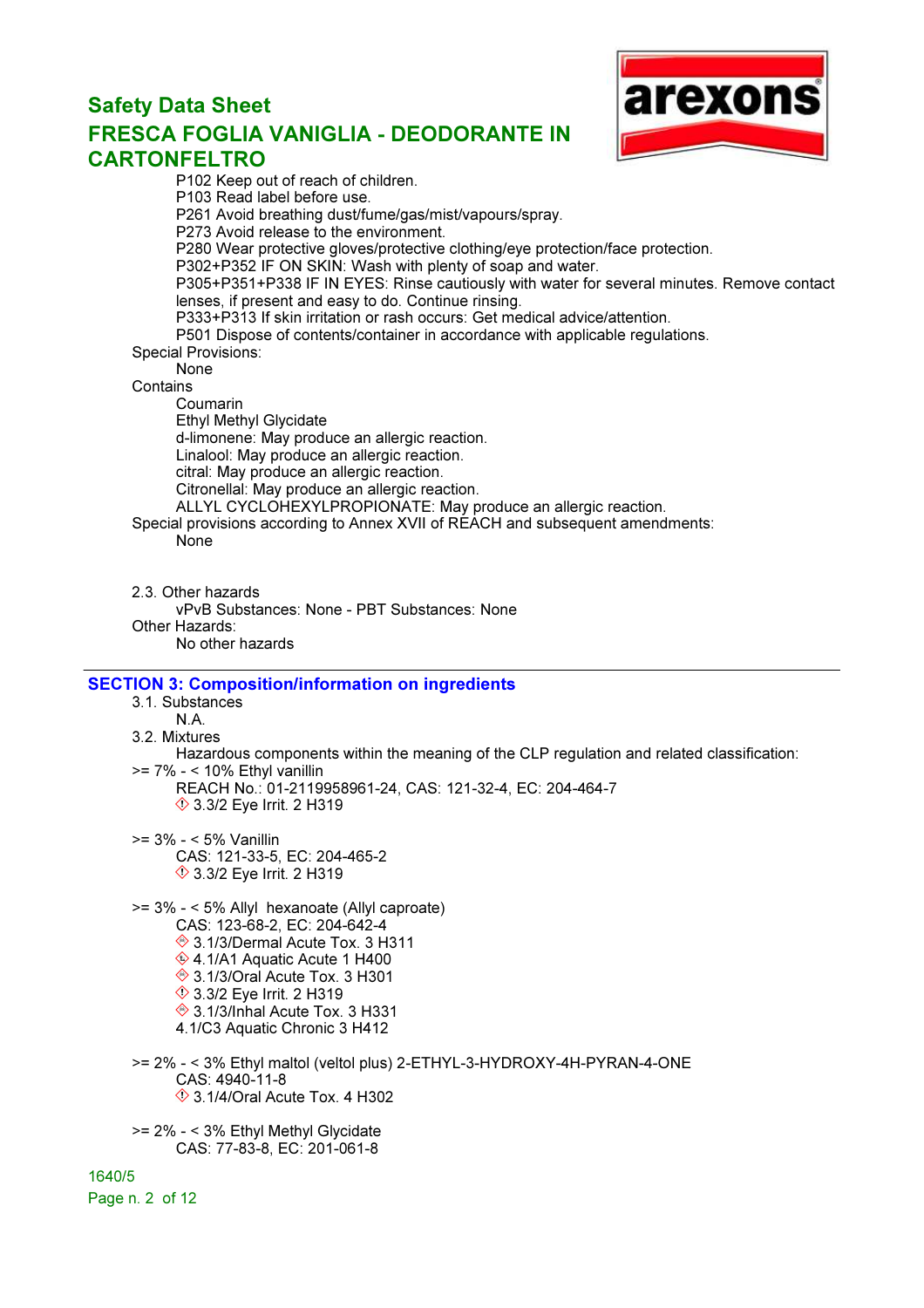## arexon Safety Data Sheet FRESCA FOGLIA VANIGLIA - DEODORANTE IN CARTONFELTRO **1**3.4.2/1B Skin Sens. 1B H317 ♦ 4.1/C2 Aquatic Chronic 2 H411 >= 2% - < 3% Coumarin REACH No.: 01-2119943756-26, CAS: 91-64-5, EC: 202-086-7  $\Diamond$  3.1/4/Oral Acute Tox. 4 H302 3.4.2/1B Skin Sens. 1B H317 >= 2% - < 3% 5-HEPTYLOXOLAN-2-ONE REACH No.: 01-2119959333-34, CAS: 104-67-6, EC: 203-225-4 4.1/C3 Aquatic Chronic 3 H412 >= 1% - < 2% d-limonene Index number: 601-029-00-7, CAS: 138-86-3, EC: 205-341-0 2.6/3 Flam. Liq. 3 H226 **♦ 3.10/1 Asp. Tox. 1 H304 13.2/2 Skin Irrit. 2 H315 ♦ 3.4.2/1B Skin Sens. 1B H317**  $\hat{\textcirc}$  4.1/A1 Aquatic Acute 1 H400 ♦ 4.1/C1 Aquatic Chronic 1 H410 >= 1% - < 2% Linalool REACH No.: 01-2119474016-42, CAS: 78-70-6, EC: 201-134-4 **♦ 3.2/2 Skin Irrit. 2 H315**  3.4.2/1B Skin Sens. 1B H317 **♦ 3.3/2 Eye Irrit. 2 H319** >= 1% - < 2% citral REACH No.: 01-2119462829-23, Index number: 605-019-00-3, CAS: 5392-40-5, EC: 226-394-6 **♦ 3.2/2 Skin Irrit. 2 H315**  3.4.2/1 Skin Sens. 1 H317 **♦ 3.3/2 Eye Irrit. 2 H319** >= 1% - < 2% DIMETHYL BENZYL CARBINYL BUTYRATE CAS: 10094-34-5, EC: 233-221-8 ♦ 4.1/C2 Aquatic Chronic 2 H411  $>= 0.5\% - < 1\%$  Heptanoate allyle REACH No.: 01-2119488961-23, CAS: 142-19-8, EC: 205-527-1 **♦ 3.1/3/Oral Acute Tox. 3 H301** ◆ 3.1/3/Dermal Acute Tox. 3 H311 ◆ 3.1/3/Inhal Acute Tox. 3 H331 4.1/A1 Aquatic Acute 1 H400 4.1/C3 Aquatic Chronic 3 H412 >= 0,5% - < 1% Citronellal REACH No.: 01-2119474900-37, CAS: 106-23-0, EC: 203-376-6 **♦ 3.2/2 Skin Irrit. 2 H315 ♦ 3.3/2 Eye Irrit. 2 H319**  $\hat{\textcirc}$  3.4.2/1B Skin Sens. 1B H317 >= 0,5% - < 1% ALLYL CYCLOHEXYLPROPIONATE CAS: 2705-87-5 **1** 3.4.2/1 Skin Sens. 1 H317  $\Diamond$  3.1/4/Oral Acute Tox. 4 H302  $\Diamond$  3.1/4/Dermal Acute Tox. 4 H312  $\frac{\textcircled{1}}{\textcircled{2}}$  3.1/4/Inhal Acute Tox. 4 H332 1640/5 Page n. 3 of 12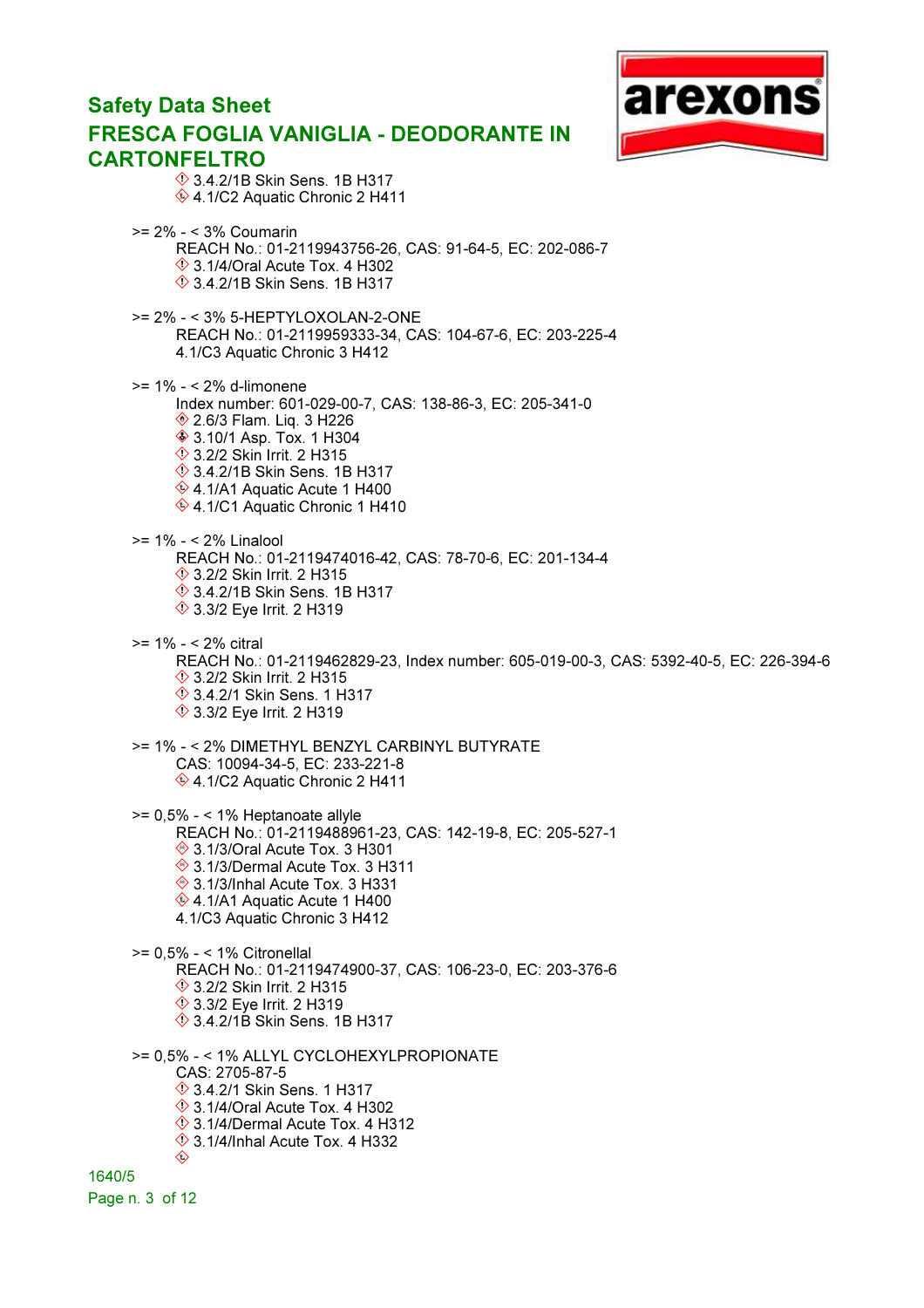

 4.1/A1 Aquatic Acute 1 H400  $*$  4.1/C1 Aquatic Chronic 1 H410

### SECTION 4: First aid measures

4.1. Description of first aid measures

In case of skin contact:

Immediately take off all contaminated clothing.

Remove contaminated clothing immediately and dispose off safely.

After contact with skin, wash immediately with soap and plenty of water.

In case of eyes contact:

After contact with the eyes, rinse with water with the eyelids open for a sufficient length of time, then consult an opthalmologist immediately.

Protect uninjured eye.

#### In case of Ingestion:

Do not under any circumstances induce vomiting. OBTAIN A MEDICAL EXAMINATION IMMEDIATELY.

#### In case of Inhalation:

Remove casualty to fresh air and keep warm and at rest.

4.2. Most important symptoms and effects, both acute and delayed

#### None

- 4.3. Indication of any immediate medical attention and special treatment needed In case of accident or unwellness, seek medical advice immediately (show directions for use or safety data sheet if possible). Treatment:
	- None

#### SECTION 5: Firefighting measures

- 5.1. Extinguishing media
	- Appropriate Extinguishing Media: To water. To carbon dioxide. Not Recommended Extinguishing Media:
- 5.2. Special hazards arising from the substance or mixture Do not inhale explosion and combustion gases.
	- Burning produces heavy smoke.
- 5.3. Advice for firefighters
	- Use suitable breathing apparatus .

Collect contaminated fire extinguishing water separately. This must not be discharged into drains.

Move undamaged containers from immediate hazard area if it can be done safely.

#### SECTION 6: Accidental release measures

- 6.1. Personal precautions, protective equipment and emergency procedures Wear personal protection equipment.
	- Remove persons to safety.

See protective measures under point 7 and 8.

- 6.2. Environmental precautions
	- Do not allow to enter into soil/subsoil. Do not allow to enter into surface water or drains. Retain contaminated washing water and dispose it.

In case of gas escape or of entry into waterways, soil or drains, inform the responsible authorities.

1640/5 Page n. 4 of 12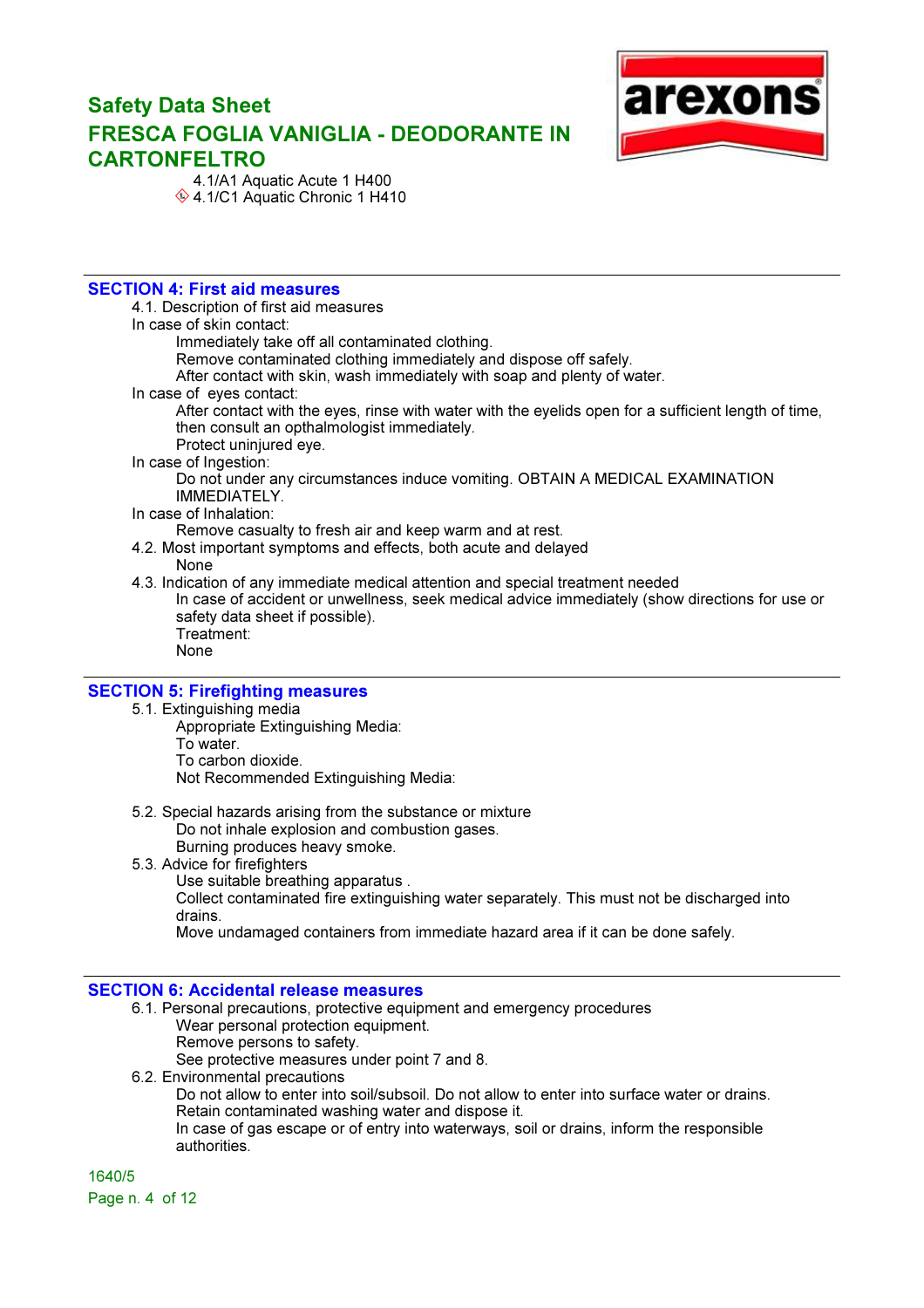

- Suitable material for taking up: absorbing material, organic, sand
- 6.3. Methods and material for containment and cleaning up
	- Wash with plenty of water.
- 6.4. Reference to other sections See also section 8 and 13

## SECTION 7: Handling and storage

7.1. Precautions for safe handling

- Avoid contact with skin and eyes, inhalation of vapours and mists.
- Don't use empty container before they have been cleaned.
- Before making transfer operations, assure that there aren't any incompatible material residuals in the containers.
- Contamined clothing should be changed before entering eating areas.
- Do not eat or drink while working.
- See also section 8 for recommended protective equipment.
- 7.2. Conditions for safe storage, including any incompatibilities
	- Store in well-closed containers, preferably in a cool place, away from sources of heat and direct sunlight.

Do not store this material near food and drinks. Keep away from food, drink and feed.

None in particular.

Instructions as regards storage premises:

- Adequately ventilated premises.
- 7.3. Specific end use(s)

Profumatore per piccoli spazi

### SECTION 8: Exposure controls/personal protection

### 8.1. Control parameters

- d-limonene CAS: 138-86-3
	- ACGIH TWA: 140 mg/m3, 25 ppm STEL: 300 mg/m3, 50 ppm
	- citral CAS: 5392-40-5
		- ACGIH TWA(8h): 5 ppm Notes: (IFV), Skin, DSEN, A4 Body weight eff, URT irr, eye dam
- DNEL Exposure Limit Values

### N.A.

- PNEC Exposure Limit Values
- N.A.
- 8.2. Exposure controls
- Eye protection:

Use close fitting safety goggles, don't use eye lens.

Protection for skin:

Use clothing that provides comprehensive protection to the skin, e.g. cotton, rubber, PVC or viton.

Protection for hands:

Use protective gloves that provides comprehensive protection, e.g. P.V.C., neoprene or rubber. Respiratory protection:

Not needed for normal use.

Thermal Hazards:

None

Environmental exposure controls:

None

Appropriate engineering controls:

None

## SECTION 9: Physical and chemical properties

9.1. Information on basic physical and chemical properties

1640/5 Page n. 5 of 12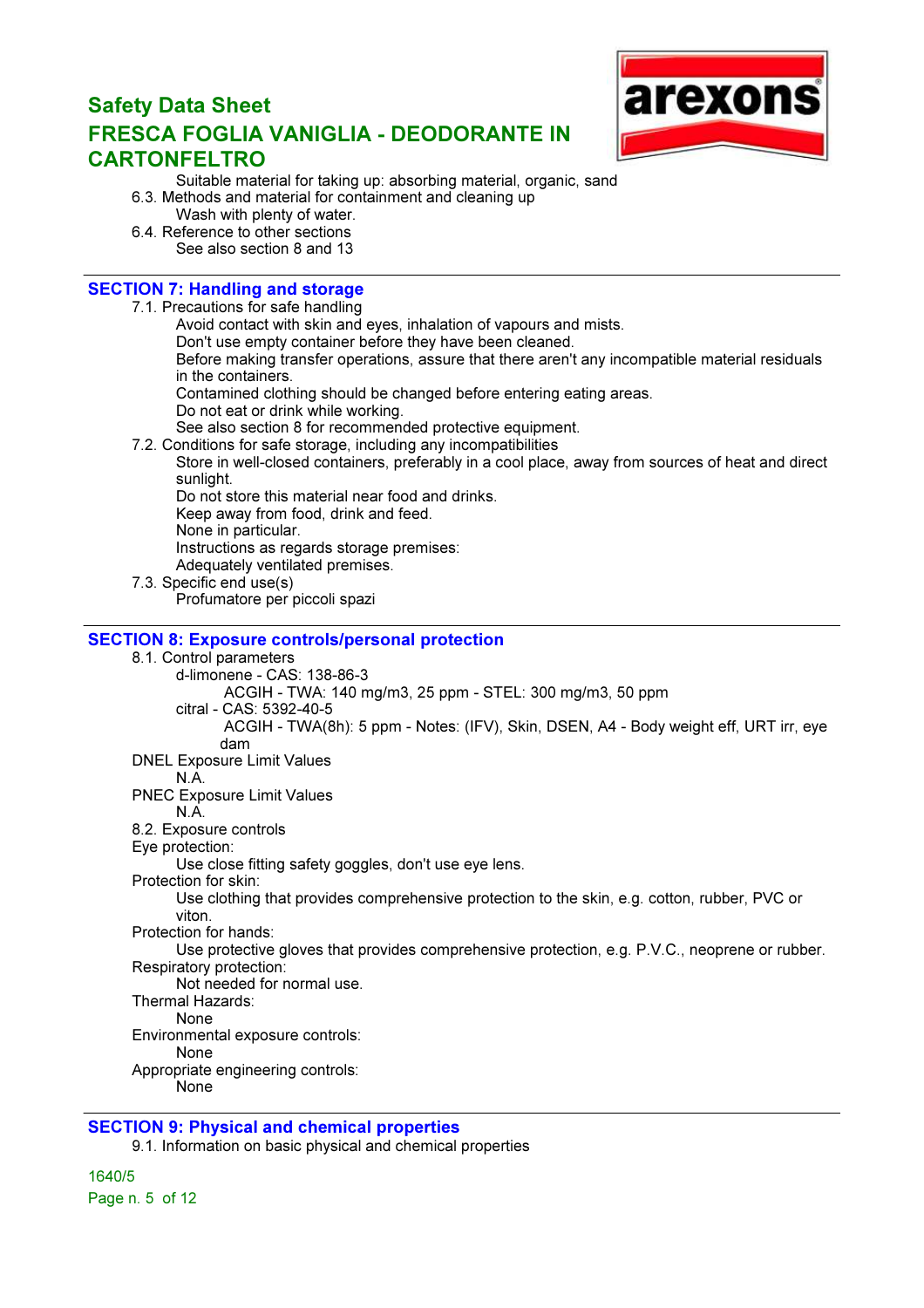

| <b>Properties</b>                                | <b>Value</b>                  | <b>Method:</b> | Notes: |
|--------------------------------------------------|-------------------------------|----------------|--------|
| Appearance and colour:                           | Deodorante<br>in cartonfeltro | --             |        |
| Odour:                                           | Characteristic                | --             | --     |
| Odour threshold:                                 | N.A.                          | --             |        |
| pH:                                              | N.A.                          | --             | --     |
| Melting point / freezing<br>point:               | N.A.                          |                |        |
| Initial boiling point and<br>boiling range:      | N.A.                          | --             | --     |
| Flash point:                                     | 80 °C                         | --             | --     |
| Evaporation rate:                                | N.A.                          | --             |        |
| Solid/gas flammability:                          | N.A.                          | --             | --     |
| Upper/lower flammability<br>or explosive limits: | N.A.                          | --             |        |
| Vapour pressure:                                 | N.A.                          | --             | --     |
| Vapour density:                                  | N.A.                          | --             |        |
| Relative density:                                | N.A.                          | --             | --     |
| Solubility in water:                             | N.A.                          | --             | --     |
| Solubility in oil:                               | <b>N.A.</b>                   | --             | --     |
| Partition coefficient (n-<br>octanol/water):     | N.A.                          |                |        |
| Auto-ignition temperature:                       | N.A.                          | --             | --     |
| Decomposition<br>temperature:                    | N.A.                          | --             | --     |
| Viscosity:                                       | N.A.                          | --             | --     |
| Explosive properties:                            | N.A.                          | --             | --     |
| Oxidizing properties:                            | N.A.                          | --             |        |

### 9.2. Other information

| Properties             | <b>Value</b> | Method: | Notes: |
|------------------------|--------------|---------|--------|
| Miscibility:           | N.A.         | $- -$   | $- -$  |
| <b>Fat Solubility:</b> | 'N.A.        | $- -$   | $- -$  |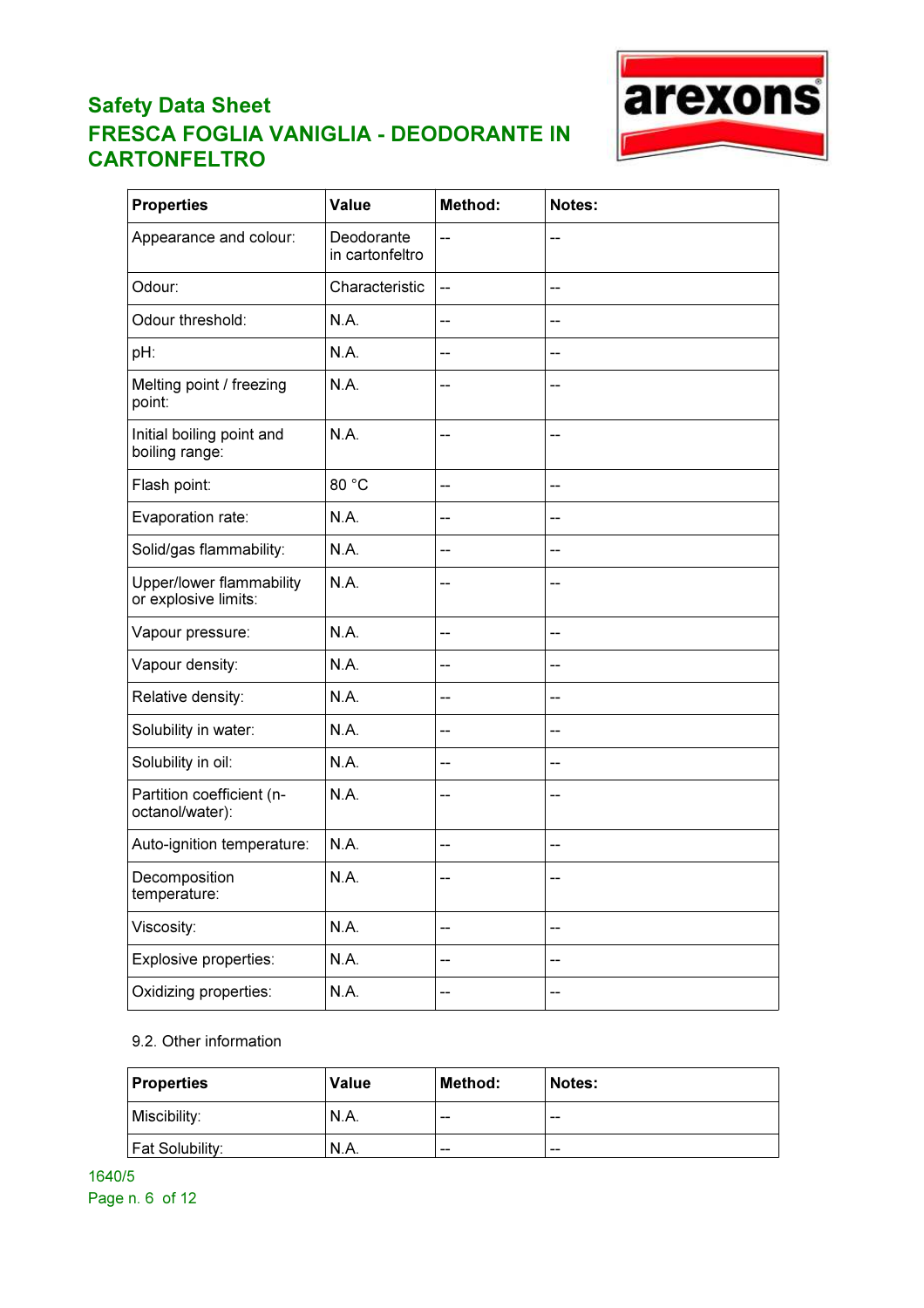

| Conductivity:                           | ' N.A. | $- -$ | -- |
|-----------------------------------------|--------|-------|----|
| Substance Groups<br>relevant properties | `N.A.  | $- -$ | -- |

NA=not applicable

### SECTION 10: Stability and reactivity

- 10.1. Reactivity
	- Stable under normal conditions
- 10.2. Chemical stability
- Stable at normal ambient temperatures and when used as recommended.
- 10.3. Possibility of hazardous reactions
- 10.4. Conditions to avoid
- Stable under normal conditions. 10.5. Incompatible materials
	- None in particular.
- 10.6. Hazardous decomposition products None.

#### SECTION 11: Toxicological information

11.1. Information on toxicological effects

Toxicological information of the product:

FRESCA FOGLIA VANIGLIA - DEODORANTE IN CARTONFELTRO a) acute toxicity

Based on available data, the classification criteria are not met b) skin corrosion/irritation

Based on available data, the classification criteria are not met c) serious eye damage/irritation

- The product is classified: Eye Irrit. 2 H319
- d) respiratory or skin sensitisation
- The product is classified: Skin Sens. 1B H317
- e) germ cell mutagenicity

Based on available data, the classification criteria are not met f) carcinogenicity

Based on available data, the classification criteria are not met g) reproductive toxicity

Based on available data, the classification criteria are not met h) STOT-single exposure

Based on available data, the classification criteria are not met i) STOT-repeated exposure

Based on available data, the classification criteria are not met j) aspiration hazard

Based on available data, the classification criteria are not met Toxicological information of the main substances found in the product: Vanillin - CAS: 121-33-5

a) acute toxicity:

Test: LD50 - Route: Oral - Species: Rat = 1.580 mg/kg

1640/5 Page n. 7 of 12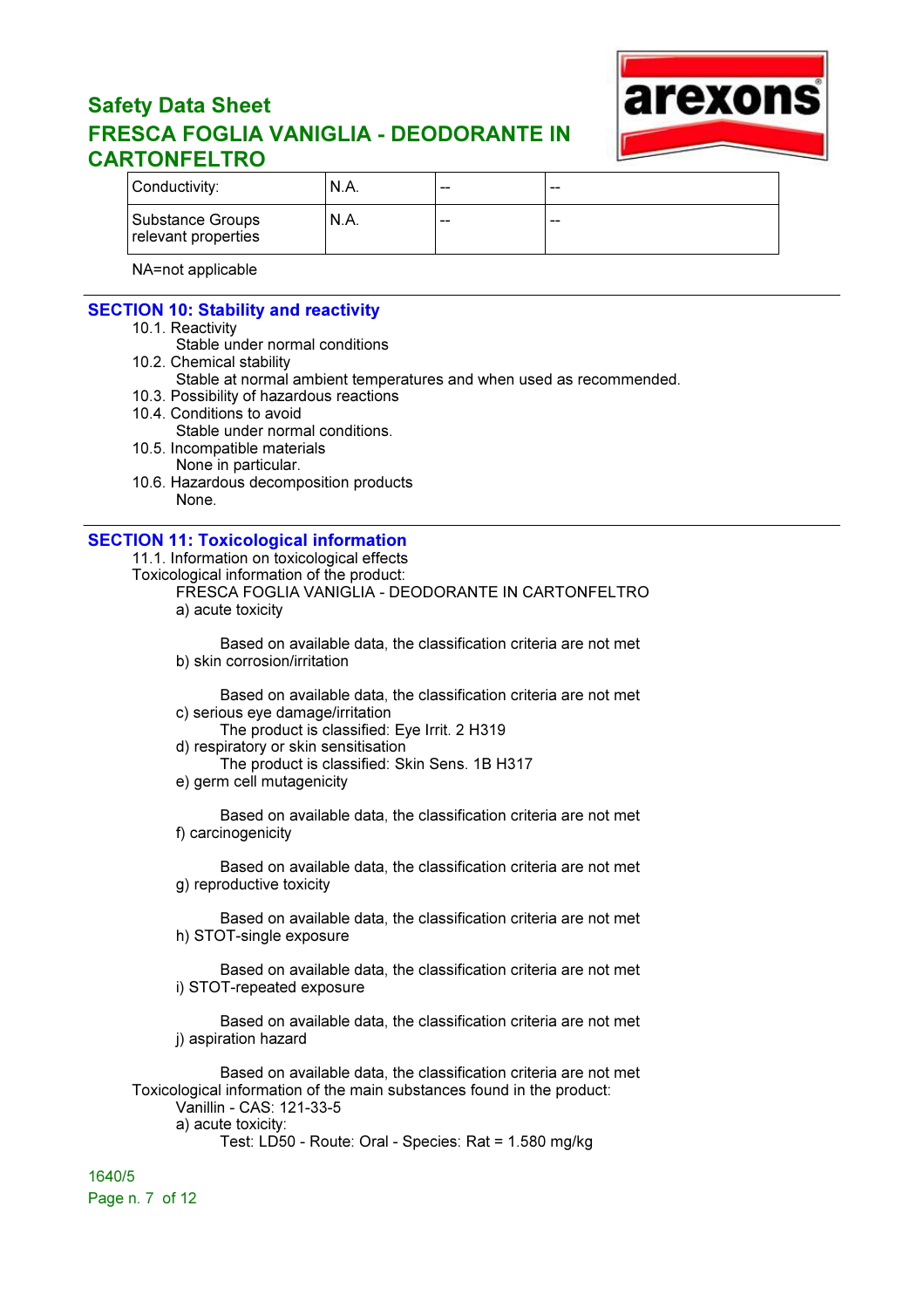# Safety Data Sheet

# FRESCA FOGLIA VANIGLIA - DEODORANTE IN CARTONFELTRO



Test: LD50 - Route: Oral - Species: Mouse = 3.925 mg/kg Test: LD50 - Route: Oral - Species: CAVIA = 1.400 mg/kg Test: LD50 - Route: Skin - Species: Rabbit > 5.010 mg/kg Ethyl Methyl Glycidate - CAS: 77-83-8 a) acute toxicity: Test: LD50 - Route: Skin > 5000 mg/kg - Notes: Estimated Test: LD50 - Route: Oral - Species: Rat 5470 mg/kg Test: LD50 - Route: Inhalation - Species: Rat > 100 mg/l Coumarin - CAS: 91-64-5 a) acute toxicity: Test: LD50 - Route: Oral - Species: Rat = 293 mg/kg Test: LD50 - Route: Oral - Species: Mouse = 396 mg/kg Test: LD50 - Route: Skin - Species: Rabbit = 242 mg/kg 5-HEPTYLOXOLAN-2-ONE - CAS: 104-67-6 a) acute toxicity: Test: LD50 - Route: Oral - Species: Rat = 18500 mg/kg d-limonene - CAS: 138-86-3 a) acute toxicity: Test: Skin Irritant - Route: Skin - Species: Rabbit Positive - Duration: 24h - Notes: Non diluito Test: Skin Irritant - Route: Skin - Species: mam No - Duration: 48h d) respiratory or skin sensitisation: Test: Skin Sensitization - Route: Skin - Species: Mouse Positive - Notes: Local Lymph Node Assay, usando soluzione limonene 22%in ethanol/DEP (72:25) Test: GPMT - Route: Skin - Species: mam No - Notes: 20% in petrolatum Linalool - CAS: 78-70-6 a) acute toxicity: Test: LD50 - Route: Oral - Species: Rat 2.790 mg/kg Test: LD50 - Route: Oral - Species: Mouse 2.200 mg/kg Test: LC50 - Route: Inhalation - Species: Mouse Positive - Duration: 1.5h Test: LD50 - Route: Skin - Species: Rabbit 5.610 mg/kg b) skin corrosion/irritation: Test: Skin Irritant - Route: Skin - Species: Rabbit Positive - Duration: 7h c) serious eye damage/irritation: Test: Eye Irritant - Route: Skin - Species: Rabbit Positive - Duration: 72h d) respiratory or skin sensitisation: Test: Skin Sensitization - Route: Skin - Species: CAVIA Negative Test: Inhalation Sesitization - Route: Inhalation - Species: CAVIA Negative e) germ cell mutagenicity: Test: Mutagenesis - Species: Salmonella Typhimurium Negative Test: Genotoxicity - Species: Mouse Negative citral - CAS: 5392-40-5 a) acute toxicity: Test: LD50 - Route: Skin - Species: Rabbit 2250 mg/kg Test: LD50 - Route: Oral - Species: Rat 4960 mg/kg Test: LD50 - Route: Skin - Species: Rat > 2000 mg/kg DIMETHYL BENZYL CARBINYL BUTYRATE - CAS: 10094-34-5 a) acute toxicity: Test: LD50 - Route: Oral - Species: Rat > 5000 mg/kg Test: LD50 - Route: Skin - Species: Rabbit > 5000 mg/kg b) skin corrosion/irritation: Test: Skin Irritant - Route: Skin - Species: mam Negative - Duration: 48h Citronellal - CAS: 106-23-0 a) acute toxicity: Test: LD50 - Route: Oral - Species: Rat 2420 mg/kg Test: LD50 - Route: Skin - Species: Rabbit > 2500 mg/kg

1640/5 Page n. 8 of 12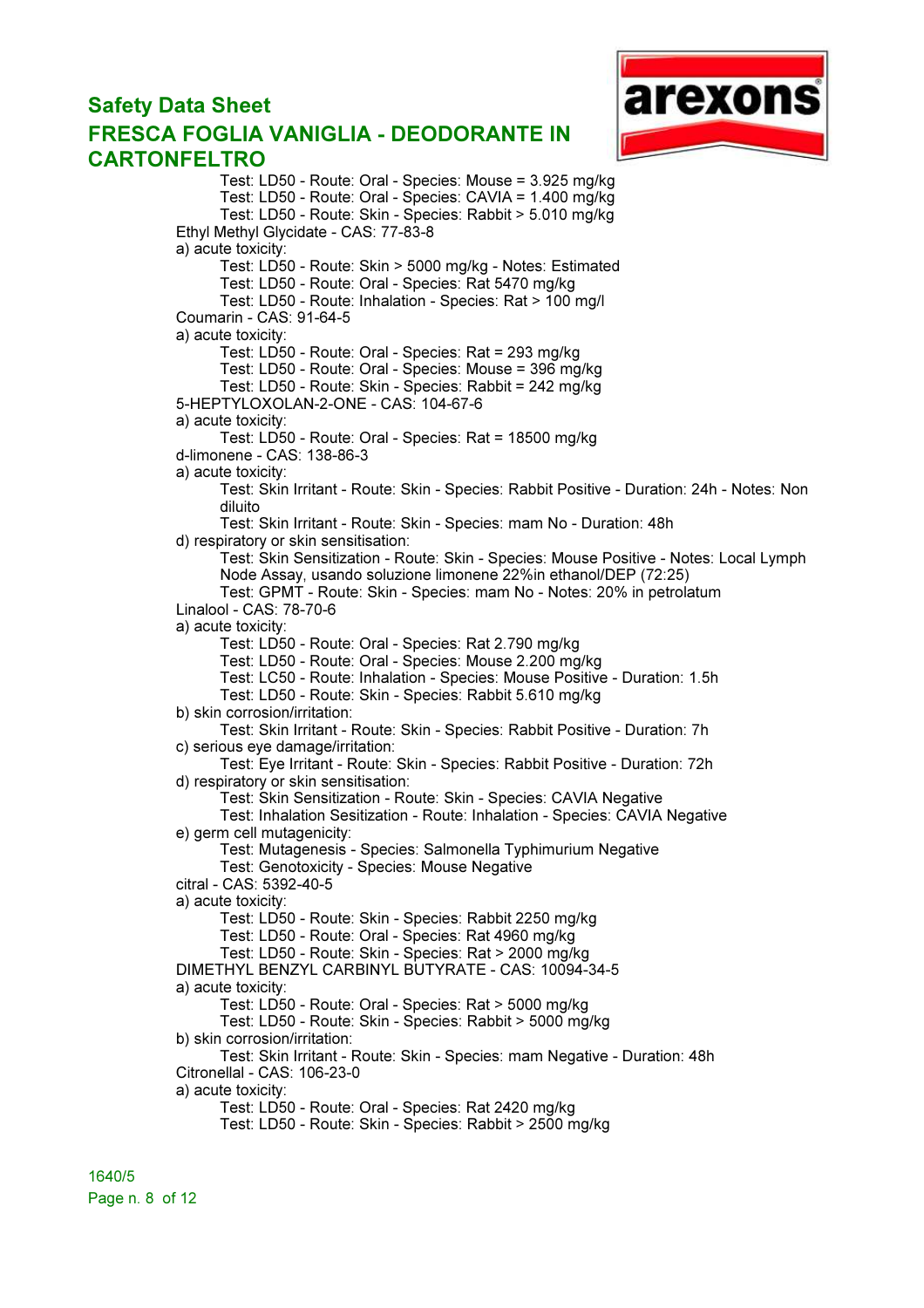

## SECTION 12: Ecological information

12.1. Toxicity Adopt good working practices, so that the product is not released into the environment. d-limonene - CAS: 138-86-3 a) Aquatic acute toxicity: Endpoint: LC50 - Species: Fish 0.702 mg/l - Duration h: 96 citral - CAS: 5392-40-5 a) Aquatic acute toxicity: Endpoint: EC50 - Species: Algae 16 mg/l - Duration h: 72 Endpoint: EC50 - Species: Algae 19 mg/l - Duration h: 96 Endpoint: LC50 - Species: Fish 4.6-10 mg/l - Duration h: 96 Endpoint: EC50 - Species: Daphnia 7 mg/l - Duration h: 48 12.2. Persistence and degradability None N.A. 12.3. Bioaccumulative potential N.A. 12.4. Mobility in soil N.A. 12.5. Results of PBT and vPvB assessment vPvB Substances: None - PBT Substances: None 12.6. Other adverse effects None

## SECTION 13: Disposal considerations

13.1. Waste treatment methods

Recover if possible. In so doing, comply with the local and national regulations currently in force. Additional disposal information:

Reuse if possible. Act in accordance with the local and national laws in force.

### SECTION 14: Transport information

14.1. UN number

Not classified as dangerous in the meaning of transport regulations.

- 14.2. UN proper shipping name
- N.A.
- 14.3. Transport hazard class(es) N.A.
- 14.4. Packing group
	- N.A.
- 14.5. Environmental hazards ADR-Enviromental Pollutant: No IMDG-Marine pollutant: No
- 14.6. Special precautions for user N.A.
- 14.7. Transport in bulk according to Annex II of Marpol and the IBC Code No

# SECTION 15: Regulatory information

15.1. Safety, health and environmental regulations/legislation specific for the substance or mixture Dir. 98/24/EC (Risks related to chemical agents at work)

Dir. 2000/39/EC (Occupational exposure limit values)

1640/5

Page n. 9 of 12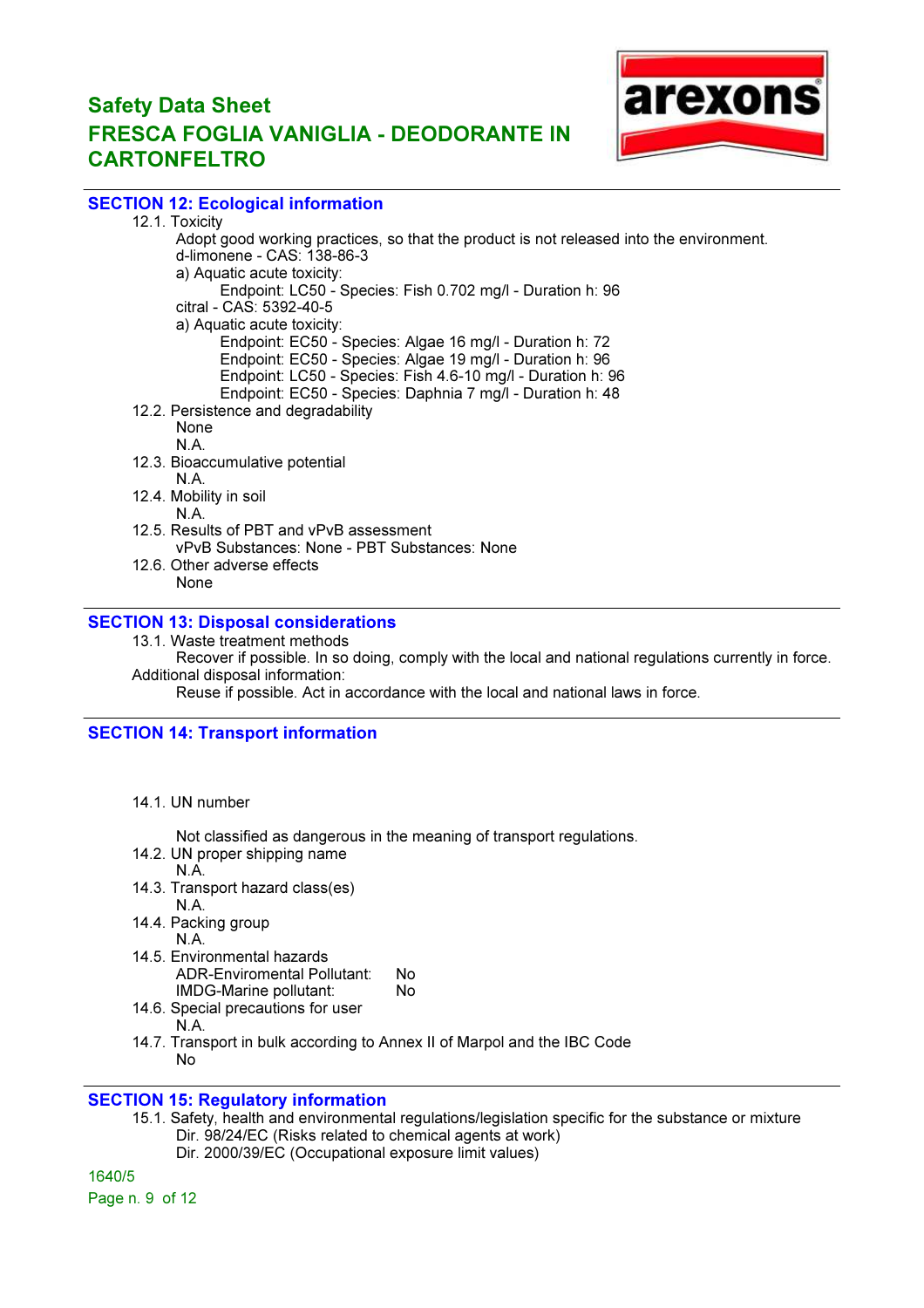# Safety Data Sheet FRESCA FOGLIA VANIGLIA - DEODORANTE IN CARTONFELTRO Regulation (EC) n. 1907/2006 (REACH)



Regulation (EC) n. 1272/2008 (CLP) Regulation (EC) n. 790/2009 (ATP 1 CLP) and (EU) n. 758/2013 Regulation (EU) 2015/830 Regulation (EU) n. 286/2011 (ATP 2 CLP) Regulation (EU) n. 618/2012 (ATP 3 CLP) Regulation (EU) n. 487/2013 (ATP 4 CLP) Regulation (EU) n. 944/2013 (ATP 5 CLP) Regulation (EU) n. 605/2014 (ATP 6 CLP) Regulation (EU) n. 2015/1221 (ATP 7 CLP) Regulation (EU) n. 2016/918 (ATP 8 CLP) Regulation (EU) n. 2016/1179 (ATP 9 CLP) Regulation (EU) n. 2017/776 (ATP 10 CLP) Restrictions related to the product or the substances contained according to Annex XVII Regulation (EC) 1907/2006 (REACH) and subsequent modifications: None Volatile Organic compounds - VOCs = 1.44 % Volatile Organic compounds - VOCs = 14.40 g/Kg Volatile Organic compounds - VOCs = 14.54 g/l Where applicable, refer to the following regulatory provisions : Directive 2012/18/EU (Seveso III) Regulation (EC) nr 648/2004 (detergents). Dir. 2004/42/EC (VOC directive) Provisions related to directive EU 2012/18 (Seveso III): Seveso III category according to Annex 1, part 1 None 15.2. Chemical safety assessment No Chemical Safety Assessment has been carried out for the mixture. Substances for which a Chemical Safety Assessment has been carried out: **None** 

#### SECTION 16: Other information

Text of phrases referred to under heading 3:

- H319 Causes serious eye irritation.
- H311 Toxic in contact with skin.
- H400 Very toxic to aquatic life.
- H301 Toxic if swallowed.
- H331 Toxic if inhaled.
- H412 Harmful to aquatic life with long lasting effects.
- H302 Harmful if swallowed.
- H317 May cause an allergic skin reaction.
- H411 Toxic to aquatic life with long lasting effects.
- H226 Flammable liquid and vapour.
- H304 May be fatal if swallowed and enters airways.
- H315 Causes skin irritation.
- H410 Very toxic to aquatic life with long lasting effects.
- H312 Harmful in contact with skin.
- H332 Harmful if inhaled.

| <b>Hazard class and</b><br>hazard category | Code  | <b>Description</b>           |
|--------------------------------------------|-------|------------------------------|
| Flam. Lig. 3                               | 2.6/3 | Flammable liquid, Category 3 |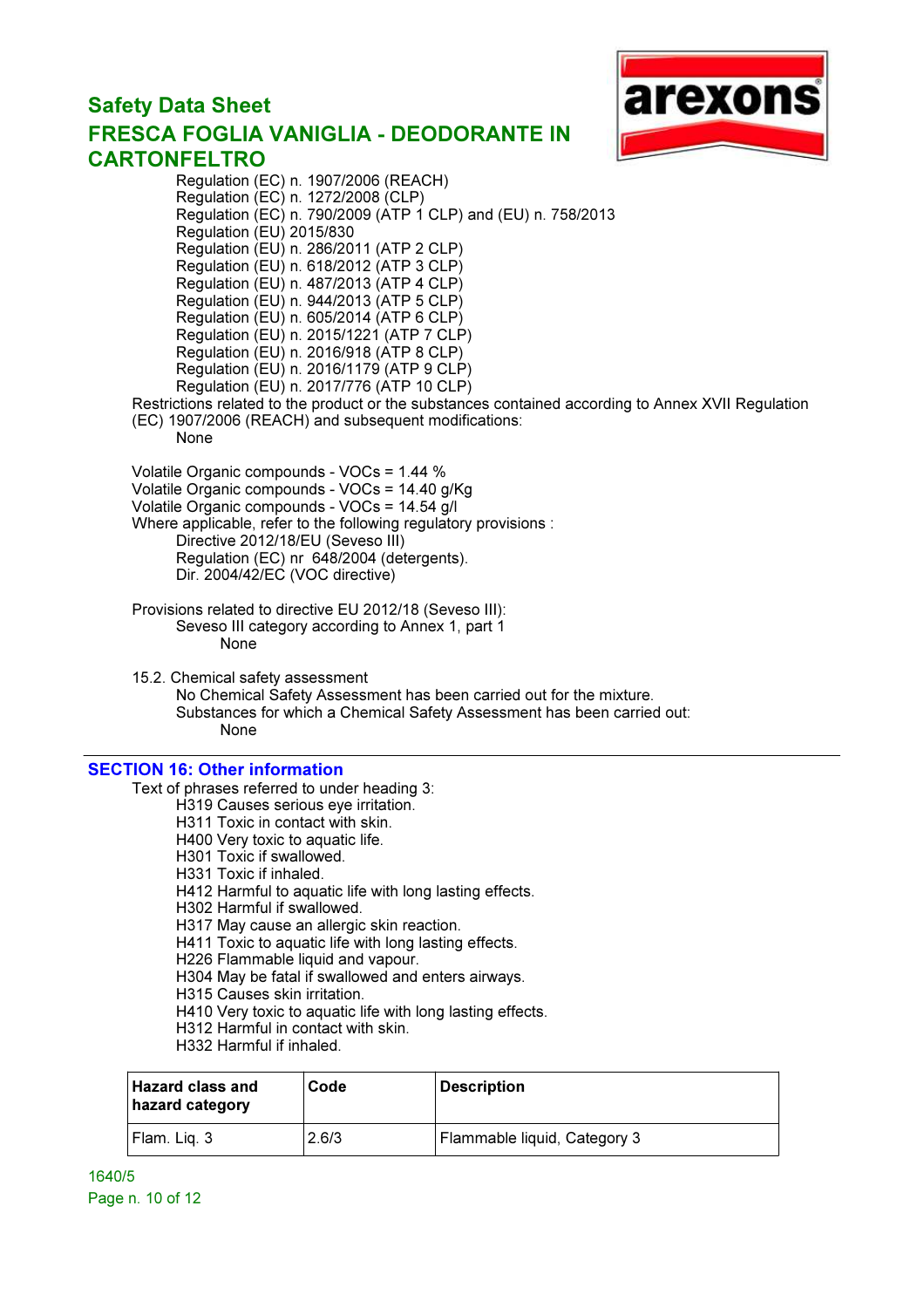

| Acute Tox. 3      | 3.1/3/Dermal   | Acute toxicity (dermal), Category 3            |
|-------------------|----------------|------------------------------------------------|
| Acute Tox. 3      | 3.1/3/Inhal    | Acute toxicity (inhalation), Category 3        |
| Acute Tox. 3      | 3.1/3/Oral     | Acute toxicity (oral), Category 3              |
| Acute Tox, 4      | 3.1/4/Dermal   | Acute toxicity (dermal), Category 4            |
| Acute Tox. 4      | $3.1/4/lnh$ al | Acute toxicity (inhalation), Category 4        |
| Acute Tox. 4      | 3.1/4/Oral     | Acute toxicity (oral), Category 4              |
| Asp. Tox. 1       | 3.10/1         | Aspiration hazard, Category 1                  |
| Skin Irrit. 2     | 3.2/2          | Skin irritation, Category 2                    |
| Eye Irrit. 2      | 3.3/2          | Eye irritation, Category 2                     |
| Skin Sens. 1      | 3.4.2/1        | Skin Sensitisation, Category 1                 |
| Skin Sens, 1B     | 3.4.2/1B       | Skin Sensitisation, Category 1B                |
| Aquatic Acute 1   | 4.1/A1         | Acute aquatic hazard, category 1               |
| Aquatic Chronic 1 | 4.1/C1         | Chronic (long term) aquatic hazard, category 1 |
| Aquatic Chronic 2 | 4.1/C2         | Chronic (long term) aquatic hazard, category 2 |
| Aquatic Chronic 3 | 4.1/C3         | Chronic (long term) aquatic hazard, category 3 |

Paragraphs modified from the previous revision:

SECTION 3: Composition/information on ingredients SECTION 5: Firefighting measures SECTION 15: Regulatory information SECTION 16: Other information

Classification and procedure used to derive the classification for mixtures according to Regulation (EC) 1272/2008 [CLP]:

| <b>Classification according to Regulation (EC) Nr.</b><br>1272/2008 | <b>Classification procedure</b> |
|---------------------------------------------------------------------|---------------------------------|
| Eye Irrit. 2, H319                                                  | Calculation method              |
| Skin Sens. 1B, H317                                                 | Calculation method              |
| Aquatic Chronic 3, H412                                             | Calculation method              |

This document was prepared by a competent person who has received appropriate training. Main bibliographic sources:

ECDIN - Environmental Chemicals Data and Information Network - Joint Research Centre, Commission of the European Communities

SAX's DANGEROUS PROPERTIES OF INDUSTRIAL MATERIALS - Eight Edition - Van Nostrand Reinold

The information contained herein is based on our state of knowledge at the above-specified date. It

1640/5 Page n. 11 of 12